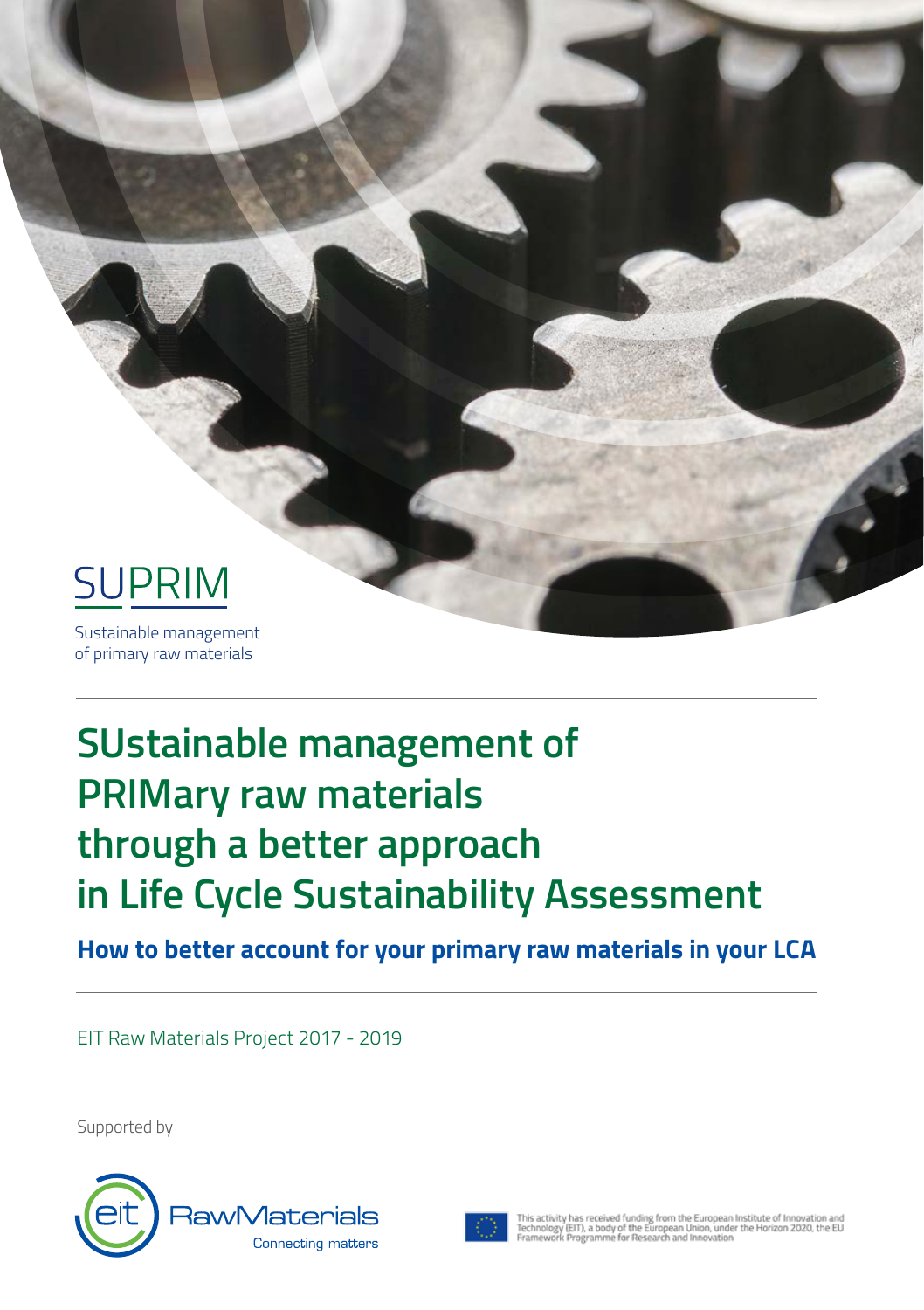## **The state of the art of sustainability assessment for primary metal and mineral production**

For its social licence to operate, the mining industry must address long-term development needs and opportunities in host communities. To address consumers' sustainability concerns, Life Cycle Assessment (LCA) tries to quantify the influence of an individual product system on the accessibility of minerals globally $^{\scriptscriptstyle 1}$ .

LCA has so far been unable to give a proper response to consumers on their contribution to reduced resource accessibility for next generations; firstly because resource accessibility is driven by economics and politics rather than an environmental mechanism, and secondly because there is a lack of suitable data to accurately describe the relevant processes.

This has raised two challenges, which SUPRIM has sought to address: provision of data for LCA and proper modelling within LCA.

The most commonly used LCA impact assessment indicator (Abiotic Depletion Potential) focuses on the availability of resources in the primary extraction medium (i.e. the earth's crust) (Guinée and Heijungs (1995); (van Oers et al. (2019)). Yet, accessibility of resources may be more relevant than availability, and it is important to distinguish the two.

Thus, at the beginning of SUPRIM, there was not a single consensual or standardised approach available to address impacts on natural resources with LCA. There was, therefore, a need to establish a new consensus.

#### Box: **Resource Availability versus Resource Accessibility**

Availability refers to the presence of a resource. I.e. the physical presence of a resource independent of its potential for human use.

Accessibility refers to the possibility of making use of the availability of a resource. I.e. the amount of resource present that can be accessed for use in human applications.

<sup>1</sup> *Another EIT Raw Materials funded project, CERA, has proposed that four different assessment tools are required to address the different assurance needs of businesses depending on their position in the value chain (https://eitrawmaterials.eu/project/cera/).*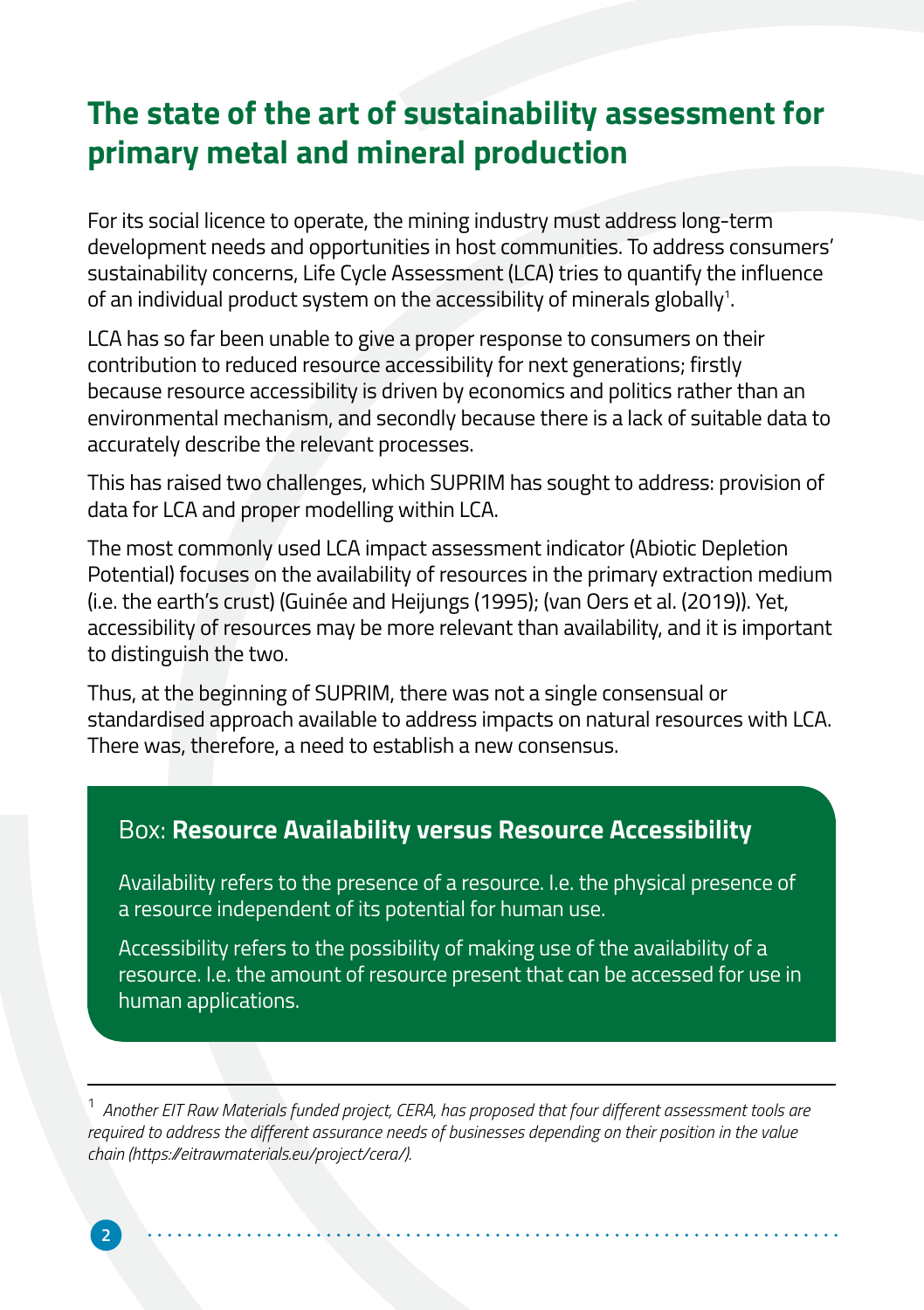Meanwhile, release of data for LCA is an issue for the industry as it has led to misinterpretation and potential confidentiality issues. This, combined with little relevance for host communities, affects the primary producers' potential business case for making such data available.

Exploration moves metal and mineral occurrences into the economy in that identified deposits are already bought and sold as assets in situ. Whilst metal production has increased over time, global reserves have also increased. More variation is visible at the enterprise scale than at the long-trending global scale. E.g., copper production from the five largest copper producing companies has varied individually, while the general trend has been a significant increase in their combined copper reserves. Metal reserves (as opposed to the Earth's total endowment) are dynamic and should not be regarded as fixed stocks.

*Figure 1 from the full report: Enterprise-scale copper production (Mt) and reserve base (Gt) between 2000 and 2016. Data from BHP, Rio Tinto and Codelco.*

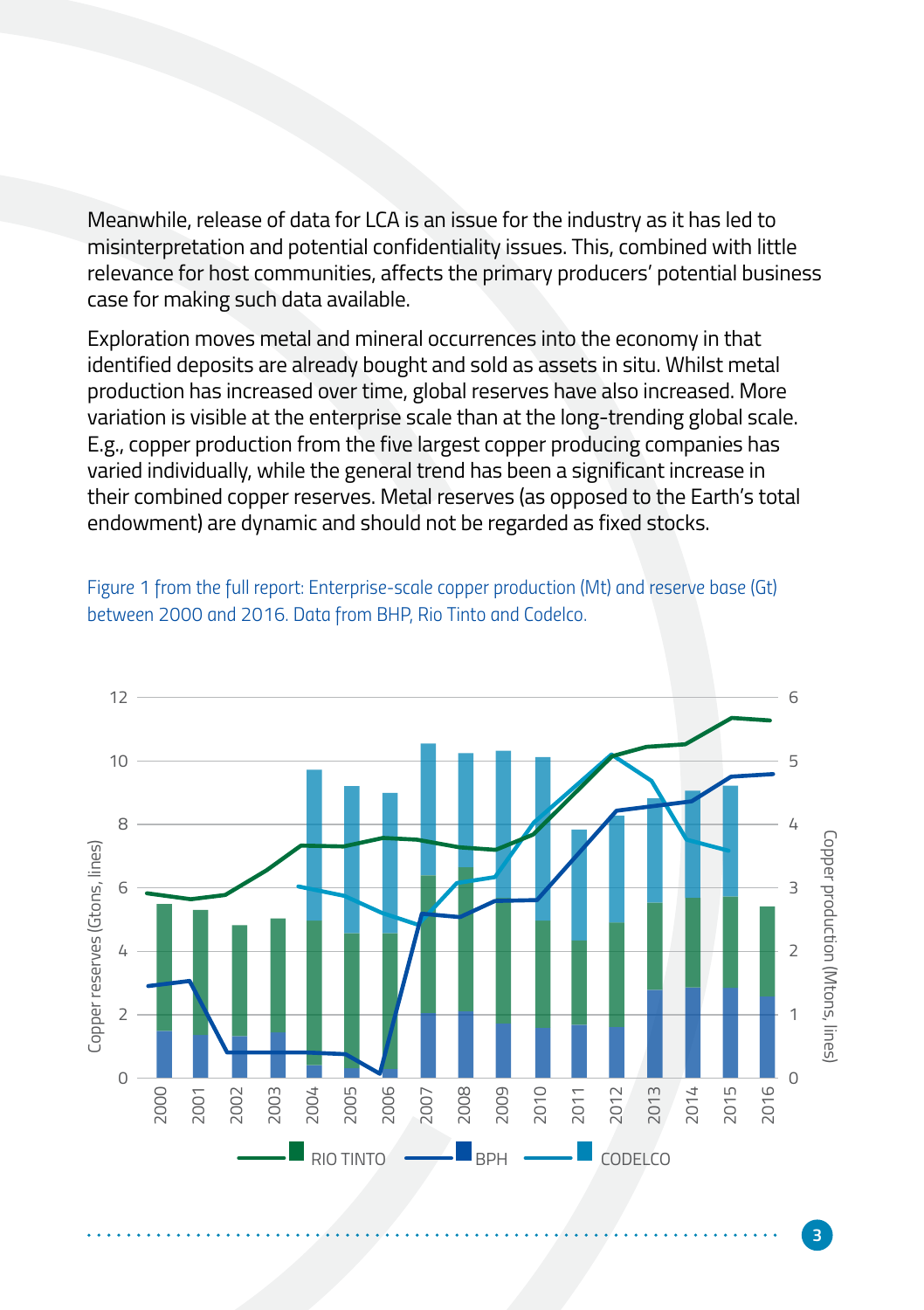A consistent LCA model of impacts on accessibility of resources should reflect this reality and, at the same time, its problem definition, impact assessment method and data inventory should be based on the same system model.

*Figure 2: An example of a system model as basis for LCA model development (Oers et al., 2019 submitted).*



SUPRIM stakeholders agreed that the perspective of most common interest was accessibility of both primary and secondary resources for use by humans in the economy. However, previous method developers have had different views on the key constraints to accessibility of resources, i.e. the problem to address. Additionally, a SUPRIM review showed that not all the existing methods were even based on consistent reference to a single system model.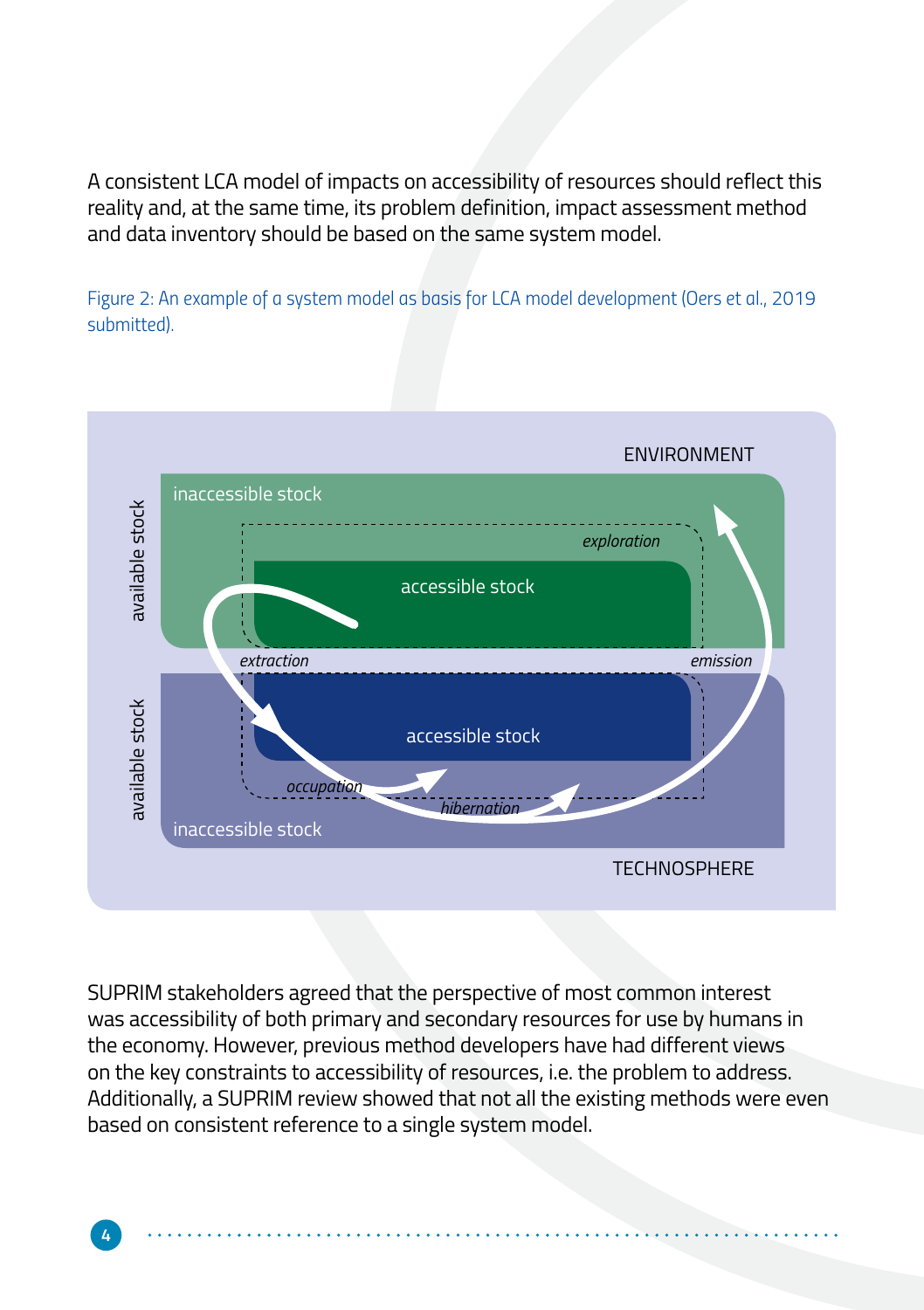## **Agreed problem definition and method**

The focus of SUPRIM was on defining problem definitions and impact assessment models for Life Cycle Impact Assessment. The approach taken was to move to a strategic discussion clarifying the issue in a systematic way, understanding industry, policy and academic views on the role(s) of abiotic resources that need protecting.

*Figure 3: The framework developed by SUPRIM to answer LCIA modelling questions in a structured manner.*

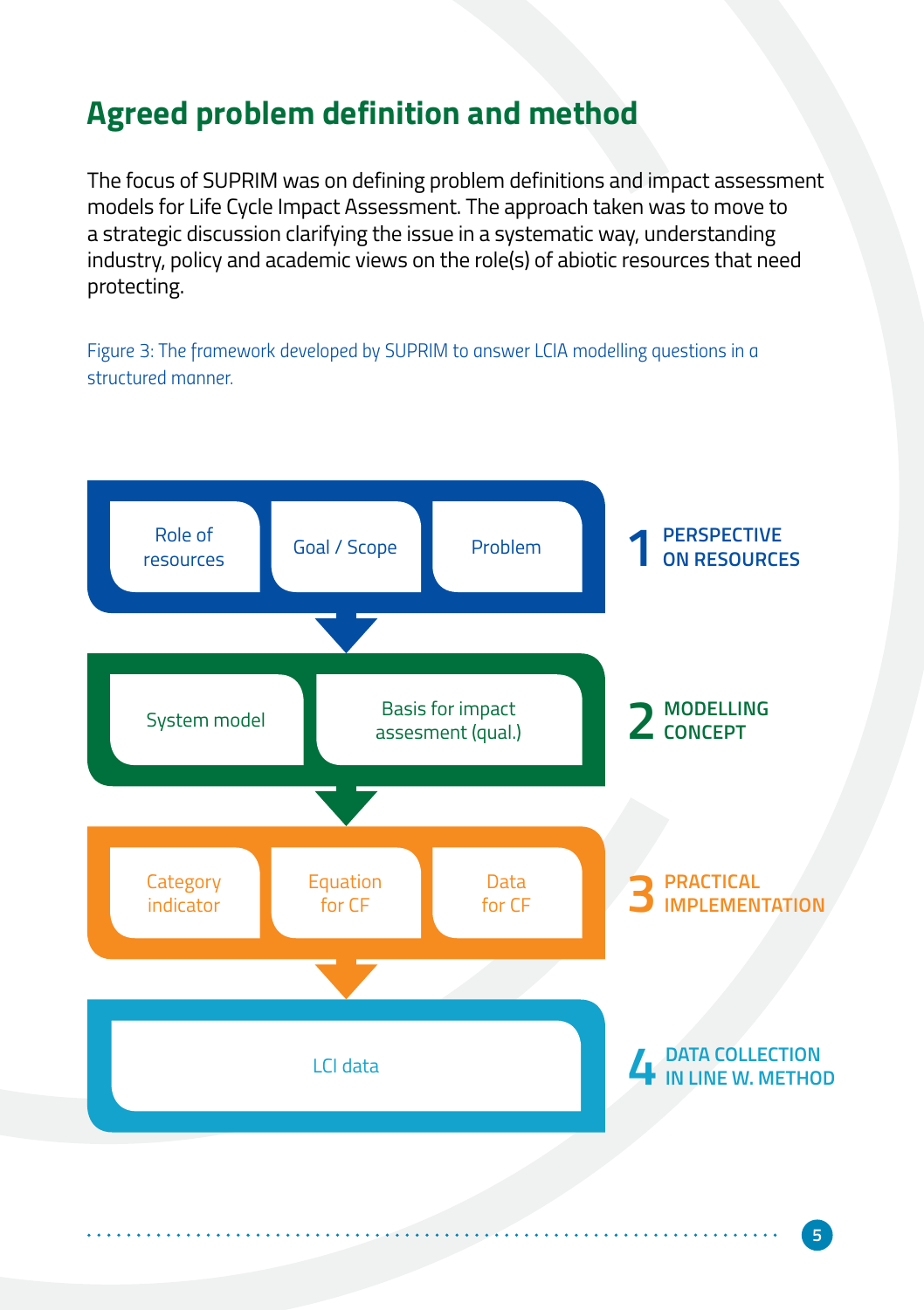## **1 – PERSPECTIVE ON RESOURCES**

At the top-left of Figure 3, answering the question of why resource use is of concern explained what should be protected and why, defining the 'role' of resources as the way the resources are valued.

The goal with regards to the protection of resources also needed to be defined. It could be defined in relation to scope, defined as a certain time, a certain geography, and certain types of resource (e.g. elements or materials).

The problem to be defined is what prevents the defined goal from being achieved. A range of roles and goals is possible, so the perceived problem with resource use can vary accordingly.

SUPRIM identified through a multi-stakeholder process that both **new and used resources are valued for their usefulness to humans in the economy**. Different resource management goals are set depending on one's position in the supply chain, but most are concerned about **accessibility of resources within different timeframes**. This reflects a clear focus on **ensuring supply can meet demand** and how such a balance should be achieved, i.e. by acting at the demand-side or the supply-side or both.

SUPRIM focused on the problem defined **as the potential decrease of accessibility of primary resources (in Nature) and/or secondary resources (in the Economy) on a global level on the Short Term (25 years) or Long Term (500 years)**.



Practitioner stakeholder workshop on an enhanced LCA methodology for Resources, Berlin, May 2019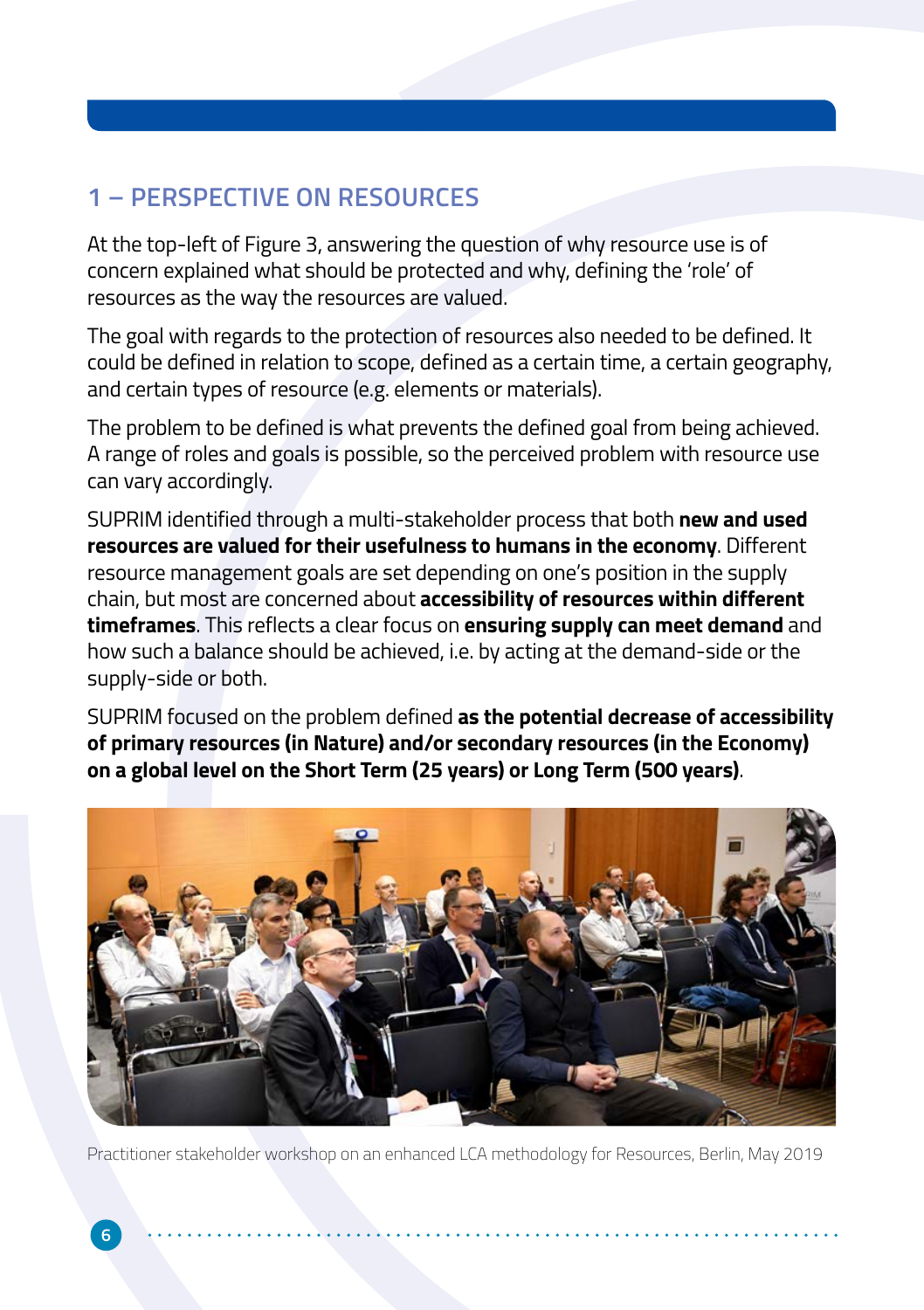## **2 – MODELLING CONCEPT**

At the second level of Figure 3, answering the question of which resource flows are relevant to the problem explained how impacts on accessibility occur, defining the system model including the flows to be assessed by the LCIA method.

The basis for impact assessment is the criterion according to which the use of one resource is evaluated against the use of another, which also must be in accordance with the defined problem and system model (see Figure 2).

Due to **exploration**, innovation and changed demand, the known accessible stock in Nature may increase or decrease from one moment to the next. Within the economy, **hibernation** (e.g., in abandoned products, landfills and tailings) and **occupation** (in use in an existing application) make resources in the Economy temporarily inaccessible from one moment to the next. Extraction of a resource causes a decrease of the known accessible stock in Nature and an increase of the stock in the Economy. An **emission** will lead to a decrease of the resource stock in the Economy.

In the SUPRIM system model (Figure 2), emissions are considered an addition to the inaccessible stock in Nature. That is, SUPRIM assumes that an emitted resource will no longer be accessible for human use over the considered time horizon.

SUPRIM determined that **inaccessibility** of a resource is a function of the global **accessible stock (in Nature and the Economy) and changes to it**. In turn, changes to the global accessible stock occur as a function of **exploration, occupation in use, environmental dissipation**, and **technosphere hibernation** (synthesis and destruction also play a role, but not for resources defined as individual natural elements).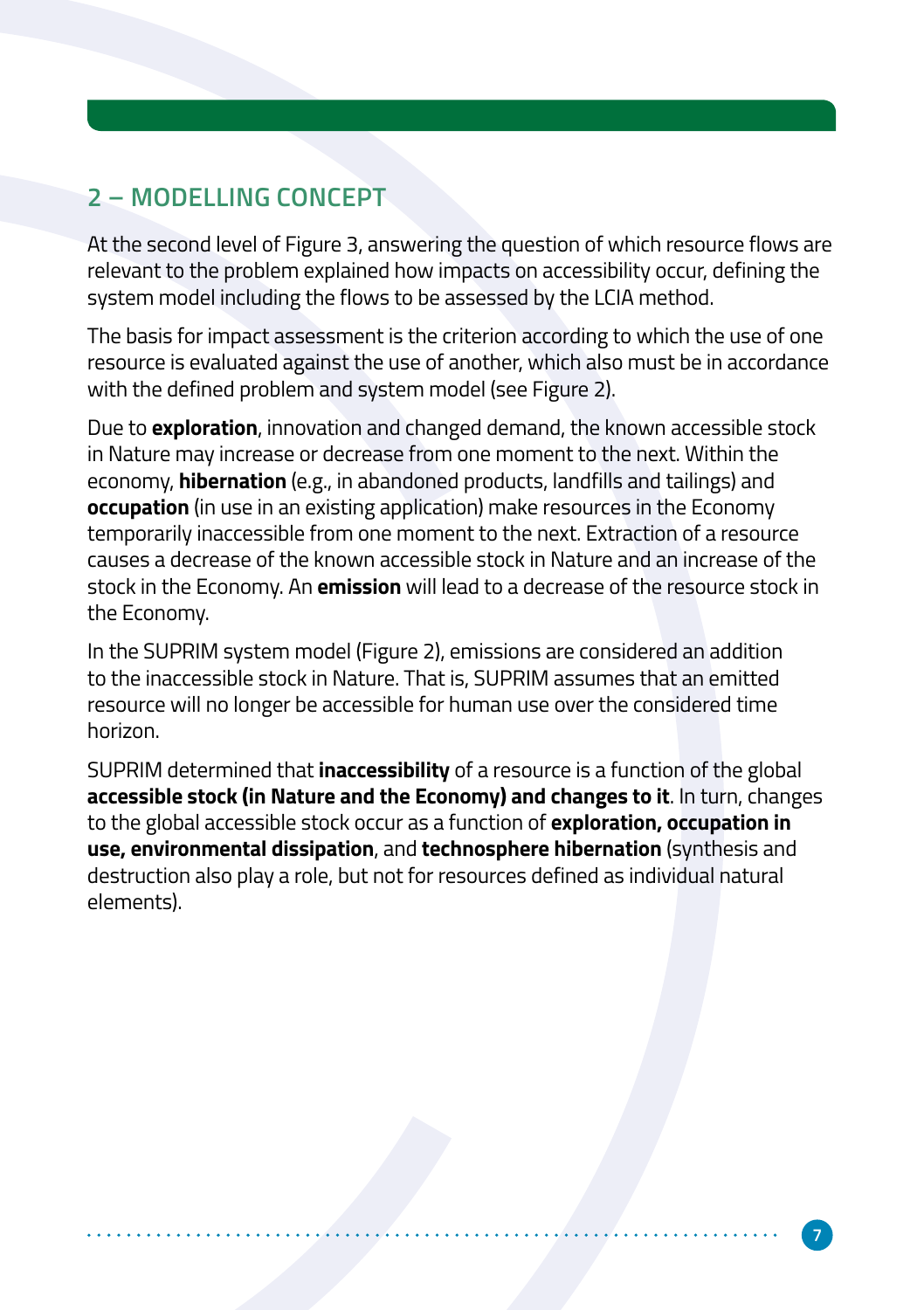#### **3 – PRACTICAL IMPLEMENTATION**

At the third level of Figure 3, answering the question of how to express the modelling concept mathematically, explained how impact assessment results could be calculated, defining the LCA Characterisation Factors and how to apply them to the relevant resource flows.

SUPRIM developed three equations to quantify the impact of changes to global accessible resource stocks: one for **Environmental Dissipation**; one for **Technosphere Hibernation**; and one for **Occupation in Use**. (**Exploration** is also accounted for in the background balance of stocks).

$$
EDP_{\text{ref}} = \frac{E_{\text{ref,1}}/R_{\text{dist,1}}^2}{E_{\text{ref,ref}}/R_{\text{ref,tot,1}}^2} \qquad \text{THP}_{\text{ref,2}} = \frac{H_{\text{ref,1}}/R_{\text{dist,1}}^2}{H_{\text{ref,ref}}/R_{\text{ref,tot,1}}^2} \qquad \text{OUP}_{\text{ref}} = \frac{O_{\text{ref,2}}/R_{\text{dist,1}}^2}{O_{\text{ref,ref,tot,1}}} \qquad \text{P}_{\text{ref,tot,1}} = \frac{O_{\text{ref,1}}/R_{\text{dist,1}}^2}{O_{\text{ref,tot,1}}/R_{\text{ref,tot,1}}^2}
$$

The Environmental Dissipation Potential *(EDP)* was defined as the cumulative global **emissions** of resource i over time horizon T divided by the total global accessible **stock** of resource i in Nature and the Economy squared (relative to the same ratio for a reference resource).

The Technosphere Hibernation Potential *(THP)* was defined as the cumulative global amount of resource i **hibernating** in the technosphere over time horizon T , divided by the total global accessible **stock** of resource i in Nature and the Economy squared (relative to the same ratio for a reference resource).

The Occupation in Use Potential *(OUP)* was defined as the cumulative global amount of resource i **occupied** in use over time horizon T , divided by the total global accessible **stock** of resource i in Nature and the Economy squared (relative to the same ratio for a reference resource).

Given the uncertainties of future developments, the total global accessible stock of resources in Nature and the Economy is unknown and will remain unknown (until the end of times). For a relative assessment of the contribution of the use of different resources to reduced accessibility over the long term, the **Crustal Content** is an acceptable proxy. The total global accessible stock of resources that is shifted into the Economy over time horizon T , can be thought of as the result of the **cumulative extractions** of elements from the environment minus the **cumulative**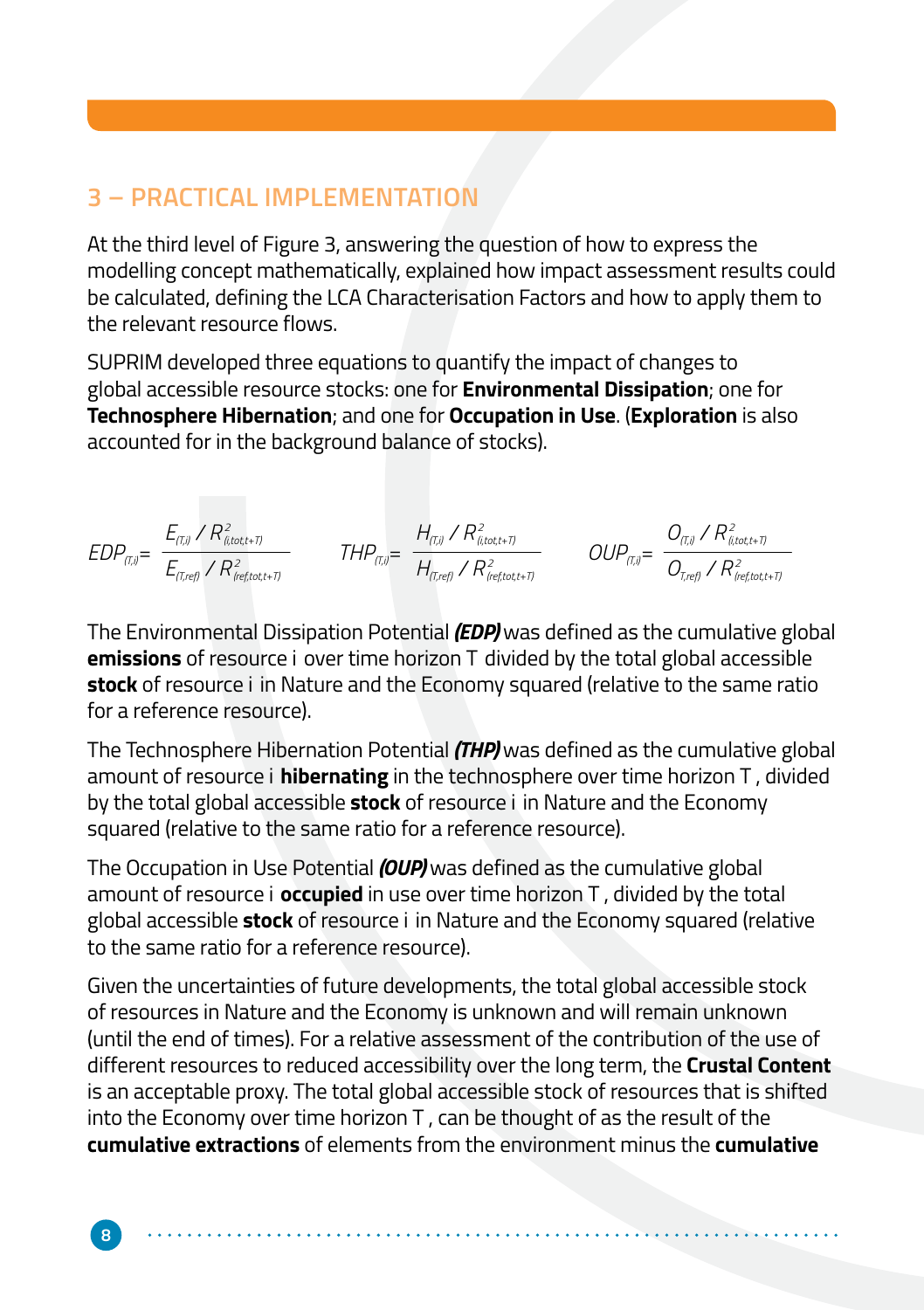**emissions**, which is relevant for shorter term considerations of hibernation and occupation in use. Finally, over the very long term, the cumulative global emissions of resources extracted from Nature today can be thought of as being equal to the total amount of resources extracted from Nature today. That being the case, the Environmental Dissipation over the long term can be reduced to:

#### *ED(T,i)=∑i ADP(i,t) × the amount of resource i emitted by the product system*

Thus, **the equation for EDP mathematically resembles the old ADP (Guinée and Heijungs (1995); van Oers et al. (2019)), except that it is not applied to the flow of resources extracted from the environment, but to the flow of resources emitted from the economy**.

In LCA, Characterisation Factors are only multiplied by flows that cross the boundary between the environment and the economy. Of the three SUPRIM proposals, **only the Environmental Dissipation Potential is consistent with LCA practice**, using quantified emissions as input to the LCA. The Technosphere Hibernation Potential and Occupation in Use Potential use resource flows that occur between processes within the economy (the technosphere).

To begin with, the actual ED, TH and OU scores might be challenging to calculate. Each of the LCA Characterisation Factors should be multiplied by the relevant flows from the Life Cycle Inventory: emissions to the environment, flows in & out of hibernation within the economy, and flows in & out of occupation in use.

In general, LCI databases of **emissions** from unit processes are incomplete. In most cases, what is reported as going into a unit process seldom tallies with what must come out. Additionally, LCI databases do not list emissions of elements, but of chemical substances. SUPRIM proposes to derive LCA Characterization Factors for element emissions based on the standard chemical formulae of the reported substances emitted.

Although existing LCI databases already include some flows to **hibernation** and **use**, present LCA software packages do not generally aggregate them in a way that can be attributed to the product or service being assessed. To calculate TH and OU, the necessary resource flows can be taken from process to process matrices, taking care to avoid double-counting of impacts. In LCA language, this means making a clear distinction between "parts of the cause-effect chain belonging to the inventory and those belonging to the impact assessment". However, as noted above, this would represent a significant departure from LCA practice.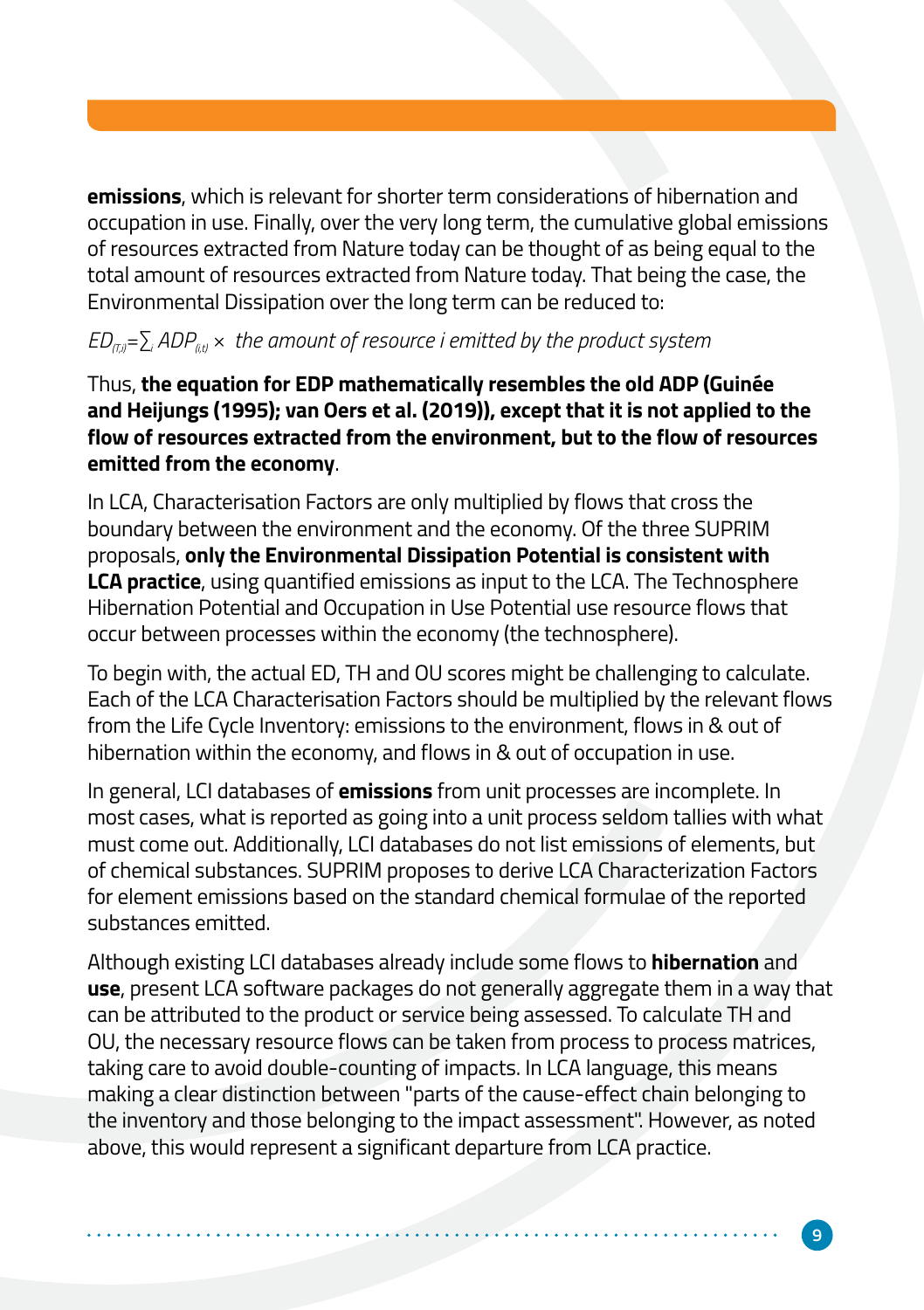### **4 – CASE STUDIES AT MINING COMPANIES BOLIDEN AND COBRE LAS CRUCES**

To test data collection methods at mining companies, the Functional Unit defined for the case studies was "To produce 1 kg of copper cathode". Copper cathodes are the sheets of 99,99% copper that are used to make everyday products. At the Cobre Las Cruces mine, a hydrometallurgical process is used and the process from mining to cathode production occurs on site. At the Aitik mine, a concentrate is sent for pyrometallurgical processing and the smelting processes are located 410 km away. The smelter there processes scrap and ores from several mines to produce different products. Allocation procedures were therefore required to identify the Aitik mine's share of the Rönnskär smelter cathode production.

**Mining.** The first steps in the mining process are drilling and blasting. To access the ore, boring machinery is used to drill holes into the rock, and explosives are inserted into the holes to blast and break the rock. At Aitik, the blasted rock is loaded into trucks by mechanical loaders for transport to crushing stations. At Las Cruces, the ore is transported to an ore storage area, where different ore grades are mixed to obtain a feed with stable copper concentration.

**Comminution.** At Las Cruces, crushing is carried out in three stages including a jaw crusher and two conical crushers and two screens separate the resulting particle sizes. Aitik ore is broken down at three crushing stations located at different levels within the mine. At both mines, the ore is then finely ground to produce an aqueous pulp. At Las Cruces, it is thickened before it enters a leaching process. At Aitik, the pulp enters a series of flotation tanks. Air, flotation agents and agitators cause the valuable minerals to adhere to air bubbles, which are collected from the surface of the tanks.

**Metallurgy.** At the Rönnskär smelter, copper from the Aitik concentrate is roasted and/or smelted, converted to blister copper, cast into anodes and electrolytically refined into 99,99% pure cathode. At Las Cruces, copper from a thickened concentrate pulp is leached, extracted with an organic solvent, and electrolytically refined into 99,99% pure cathode.

To get more precise information of the resource flows related to copper from Aitik, Rönnskär smelter staff had to divide the flows into three subsystems: (1) Primary-Copper-related flows; (2) Non-Primary-Copper-related flows; and (3) Generic flows. This was done based on knowledge from Rönnskar staff. It allowed more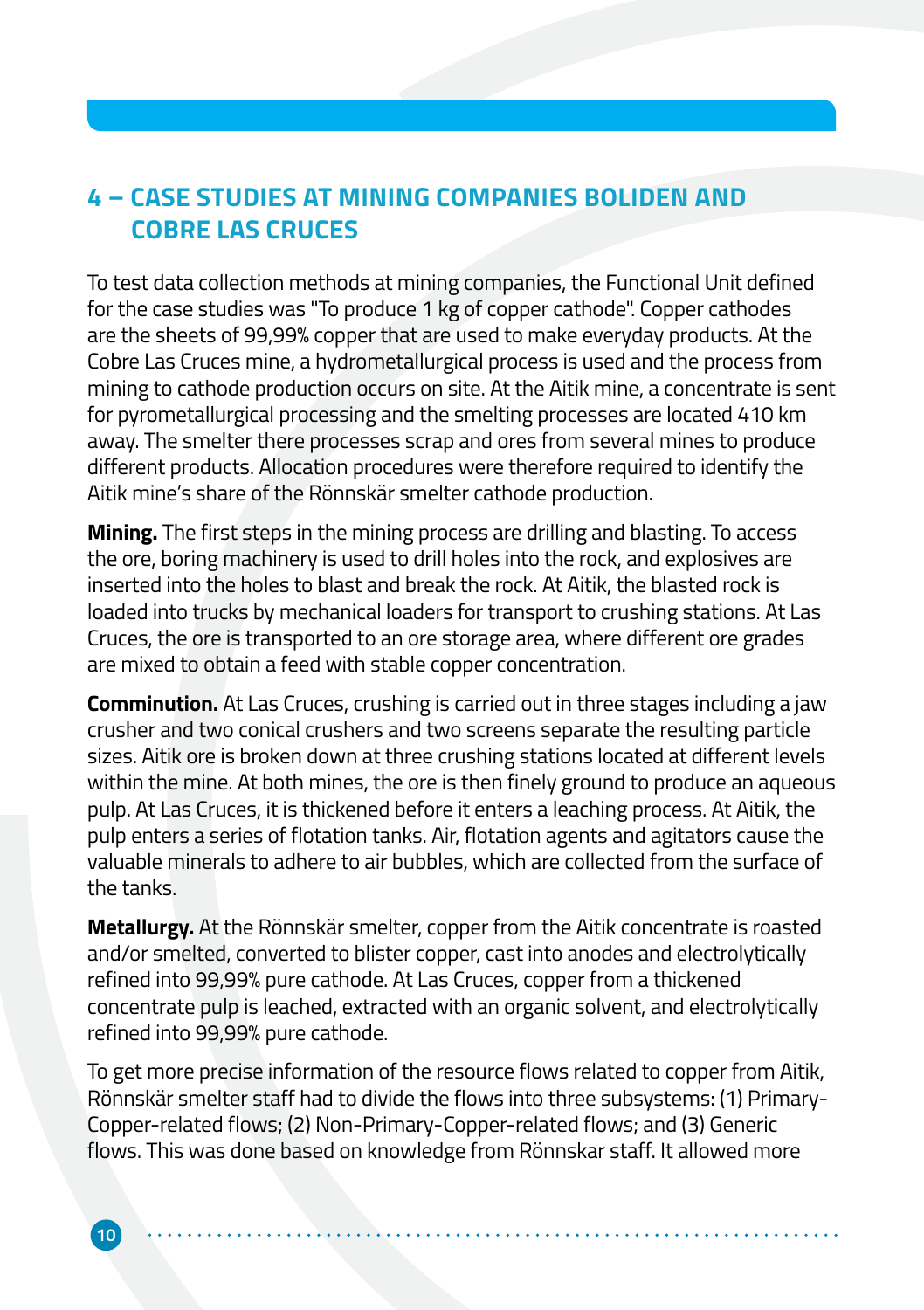differentiation and clarity about the relation between certain input/output flows to each process/product in the overall smelter system.

Even after this, it was necessary to determine the Aitik mine's shares of the Rönnskar smelter system's flows of concentrates and resulting copper cathode because the smelter also produces other products. SUPRIM followed established industry practice for allocation of copper smelting system flows according to economic importance. The calculations suggested that 29% of the flows from the Primary-Copper-related flows related to copper from the Aitik mine, none of the flows from Non-Primary-Copper-related flows were associated with Aitik, and 17.5% of the flows from the common processes (Generic flows) related to copper from Aitik. The remaining resource flows within the Rönnskär smelter were assumed to be a result of production of other products from other raw materials (e.g., scrap and concentrates from other mines).



Open pit, Cobre las Cruces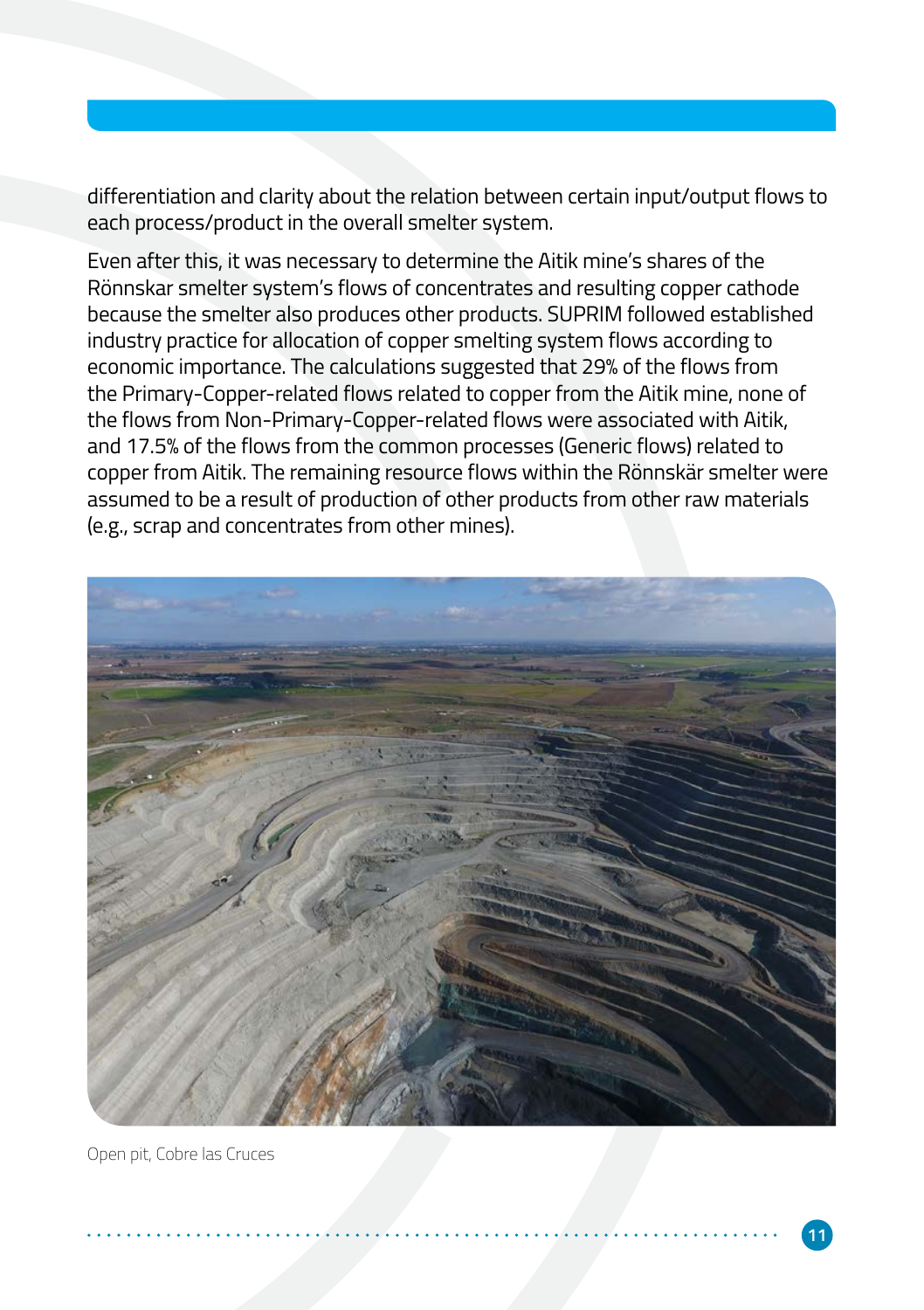### **Case Study results from Cobre las Cruces without impacts on resources**

Leaving impacts on resources aside to begin with, the case study results at Las Cruces suggested that most of the environmental impacts invoked "to produce 1 kg of copper cathode" were due to **use of energy and materials**, rather than being due to transport, emissions or generation of waste. The processes that appeared to contribute most to these impacts were **upstream supplier processes** used to manufacture diesel, electricity, explosives and liquid oxygen. At Las Cruces, these materials are mostly used for **blasting** the ore (explosives), **transporting** the ore out of the mine (diesel), **leaching** the ore (oxygen) and electrolytic **refining** of the pregnant leach solution (electricity).

To summarise, the main potential hotspots identified at Las Cruces were

- "Climate Change", "Ionising Radiation", "Acidification" and "Ozone Depletion" from the generation of **electricity purchased** for use in the copper cathode manufacturing process.
- "Freshwater Eutrophication" from the manufacture of **liquid oxygen purchased** for use in the leaching process.
- "Terrestrial Eutrophication", "Photochemical Ozone Formation" and "Marine Eutrophication" from manufacturing of **explosives purchased** for blasting, and
- Several environmental impacts from production of **diesel purchased** to fuel equipment in the mine



Hydrometallurgical plant, Cobre las Cruces

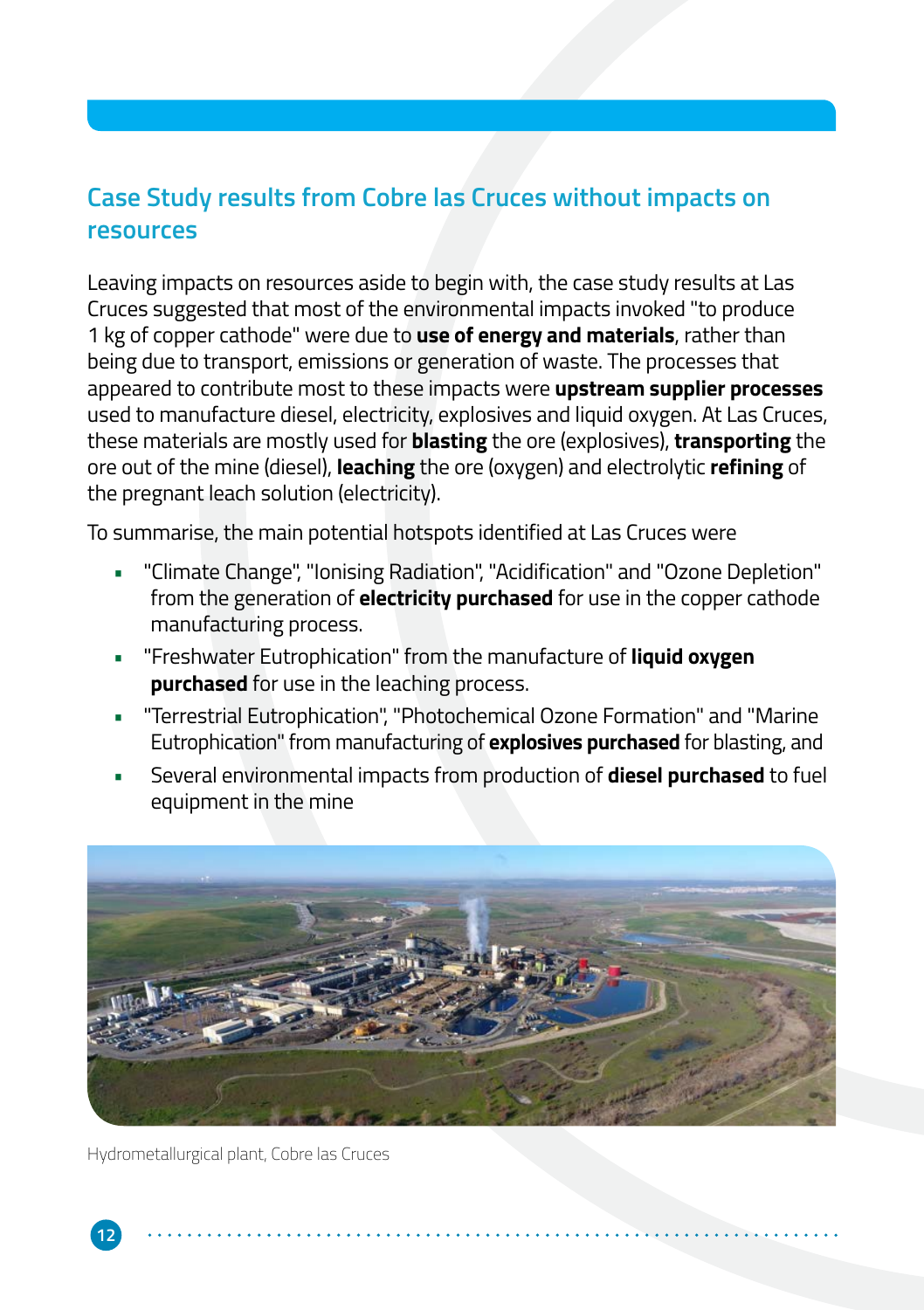#### **Case Study results from Aitik without impacts on resources**

Leaving impacts on resources aside to begin with, the case study results at Aitik suggested that most of the environmental impacts invoked "to produce 1 kg of copper cathode" were due to **use of energy and materials**, rather than being due to transport, emissions or generation of waste. The processes that appeared to contribute most to these impacts were **upstream supplier processes** used to manufacture diesel and explosives. At Aitik, these materials are mostly used for **blasting** the ore (explosives) and **transporting** the ore out of the mine (diesel).

To summarise, the main potential hotspots identified at Aitik were

- "Climate Change" and "Marine Eutrophication" from manufacturing of **explosives purchased** for blasting and **diesel purchased** to fuel equipment in the mine
- "Climate Change" directly from the use of diesel to **transport** material out of the mine
- "Ionising Radiation" and "Ozone Depletion" from the generation of **electricity purchased** for use in grinding the ore at the mine, and
- "Acidification" and "Photochemical Ozone Formation" from the **smelting** of Aitik concentrate at Rönnskär



Aitik Plant Overview, Photo: Lars deWall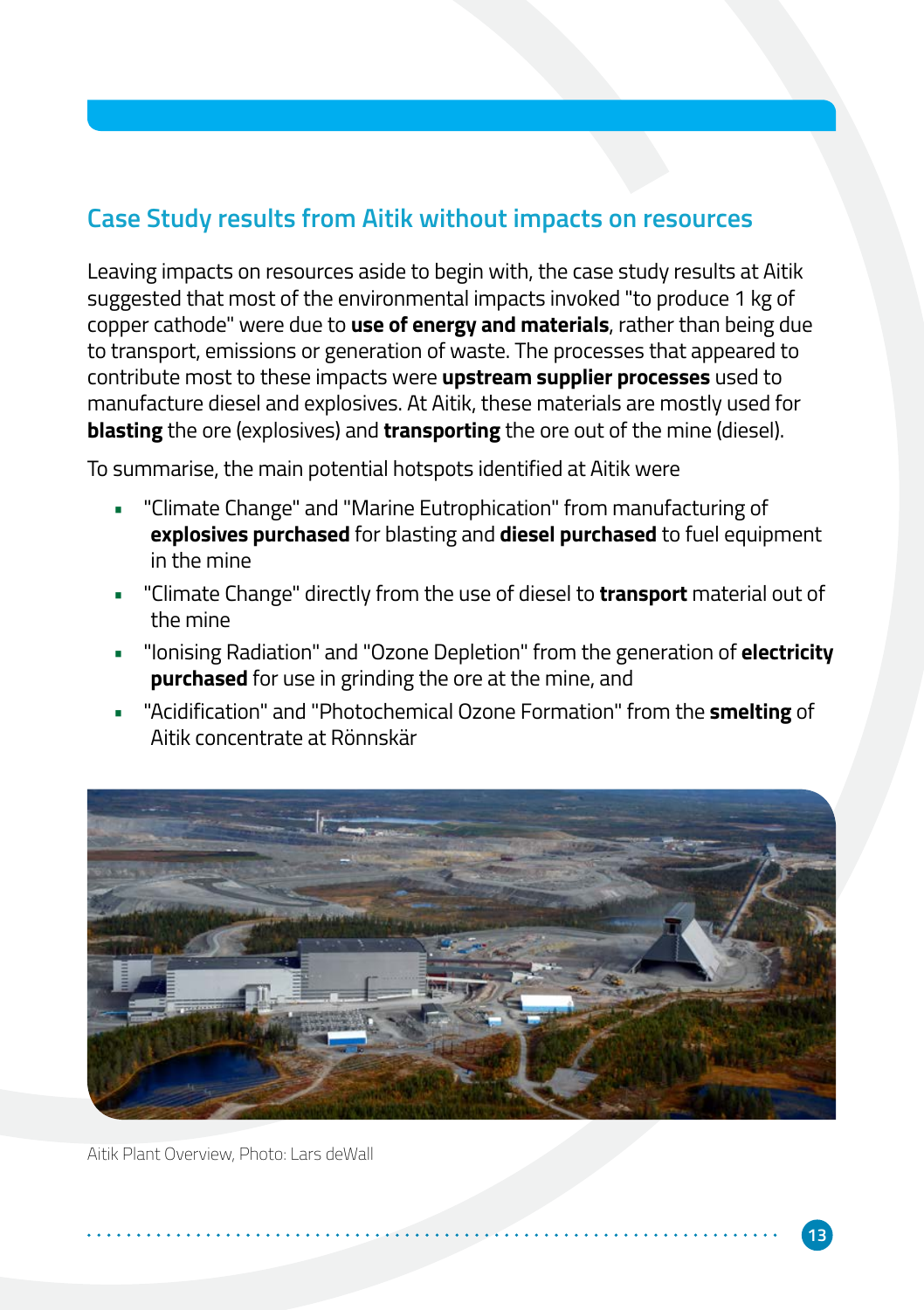#### **Case studies of the new SUPRIM method to assess impacts on resources**

Testing of the new SUPRIM Environmental Dissipation impact category (long-term) required application of the method to the case study data from Aitik/Rönnskär and Las Cruces. To compare the results to the current state of the art, the ADP (Guinée and Heijungs (1995); Oers et al. (2019)) was also calculated.

The total *Abiotic Depletion* impact score obtained to produce 1kg of copper cathode from Aitik ore was calculated. **Most of the impact score was generated from the extraction of copper ore** in the mine (98%), with minor contributions from extraction of other elements like platinum and palladium. Similar results were obtained for the Las Cruces case study, of which copper contributed nearly 100% of the impact score.

In contrast to the Abiotic Depletion scores, the *Environmental Dissipation* impact scores of the case studies were generated from **dissipation of several elements within the processes** to produce 1kg of copper cathode. At Las Cruces, the total ED impact of the system was calculated. The highest relative contributions appeared to come from dissipative losses of platinum, and cadmium. These losses were traced back to possible **upstream processes to produce purchased explosives** (Pt) and **purchased sulfuric acid** (Cd). The highest relative *ED* contributions at Aitik appeared to come from dissipative losses of platinum, and antimony (more than 80% of the total). Such losses were traced back to possible upstream processes to produce purchased explosives (Pt) and potential **brake wear emissions** associated with use of mobile equipment within the mine (Sb).

One obstacle found to complete application of the SUPRIM method is available data of some resource emissions reported as substance groups rather than as single substances (e.g., aldehydes). Some substances had to be left out due to the lack of a specific chemical composition (e.g., acidity) in the available data. In general, it can also be expected that the generic databases used for emissions from upstream processes were probably incomplete. In many cases, what is reported in such commercially available databases as going into those unit process seldom tallies with what must come out.

From the point of view of a primary raw materials producer, **these preliminary results are encouraging**. Whereas, the results of current state of the art LCA, using the Abiotic Depletion Potential characterise the whole basis of the supply chain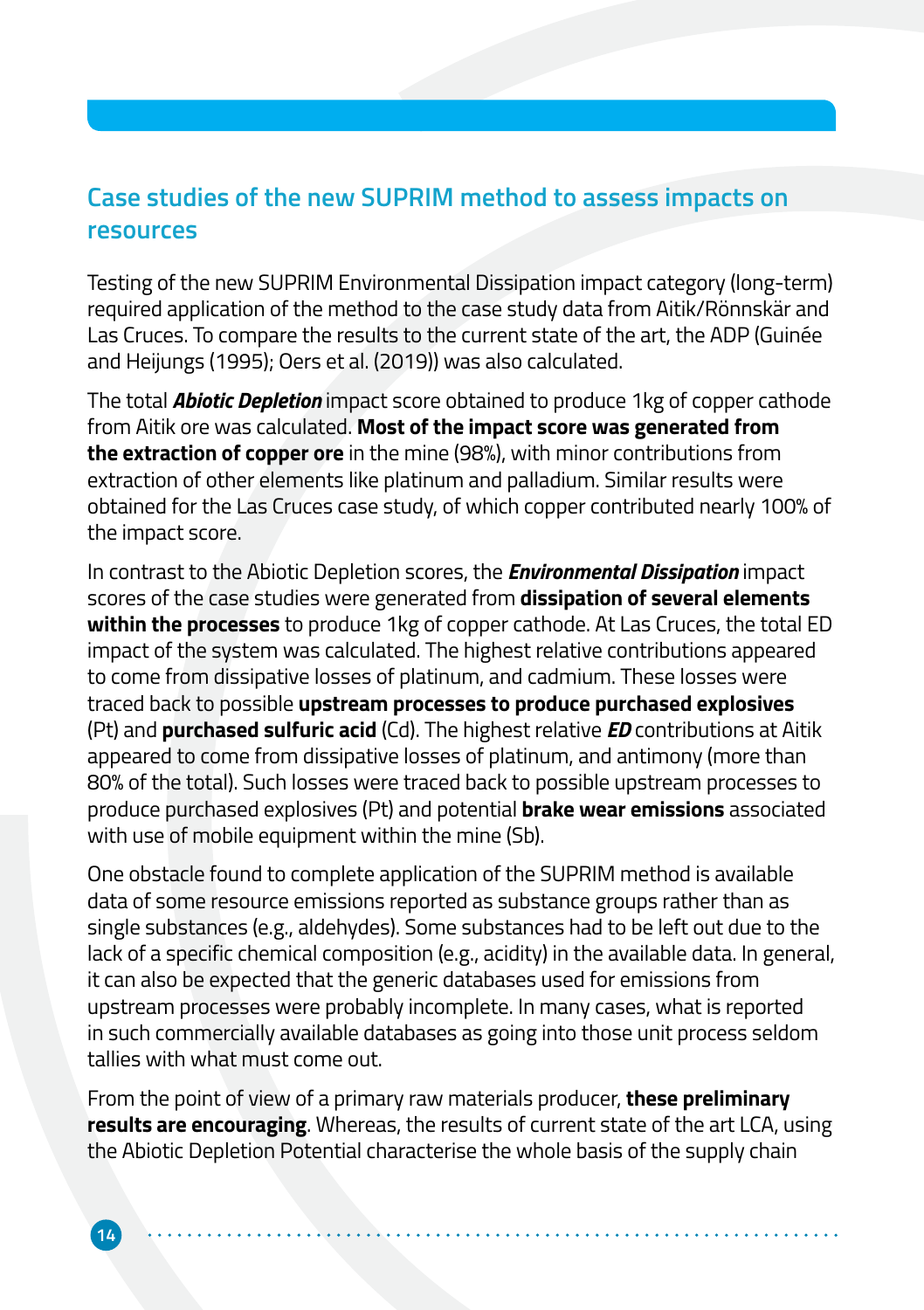

Aitik open pit mine. Photo: Lars deWall

as an environmental impact (extraction of copper), the SUPRIM Environmental Dissipation Potential results provide more useful information, because they raise questions about ways to improve materials stewardship and reduce environmental impacts within the supply chain (either in procurement of supplies for the mine, or in the mining and metallurgical processes themselves). **Whereas** *ADP* **effectively measures production in the mine,** *EDP* **measures loss of resource value from all processes within the mine and onwards downstream.** This of course reflects the difference between the problem addressed by ADP and the problem defined by stakeholders during the SUPRIM project and addressed by EDP.

The results of the SUPRIM case studies appear to confirm that the SUPRIM Environmental Dissipation Potential indicator can be used to inform about impacts to the accessibility of elements on a global level over the long term in a way that is meaningful for all actors along value chains and consistent with the concept of maintaining the value of resources within the economy.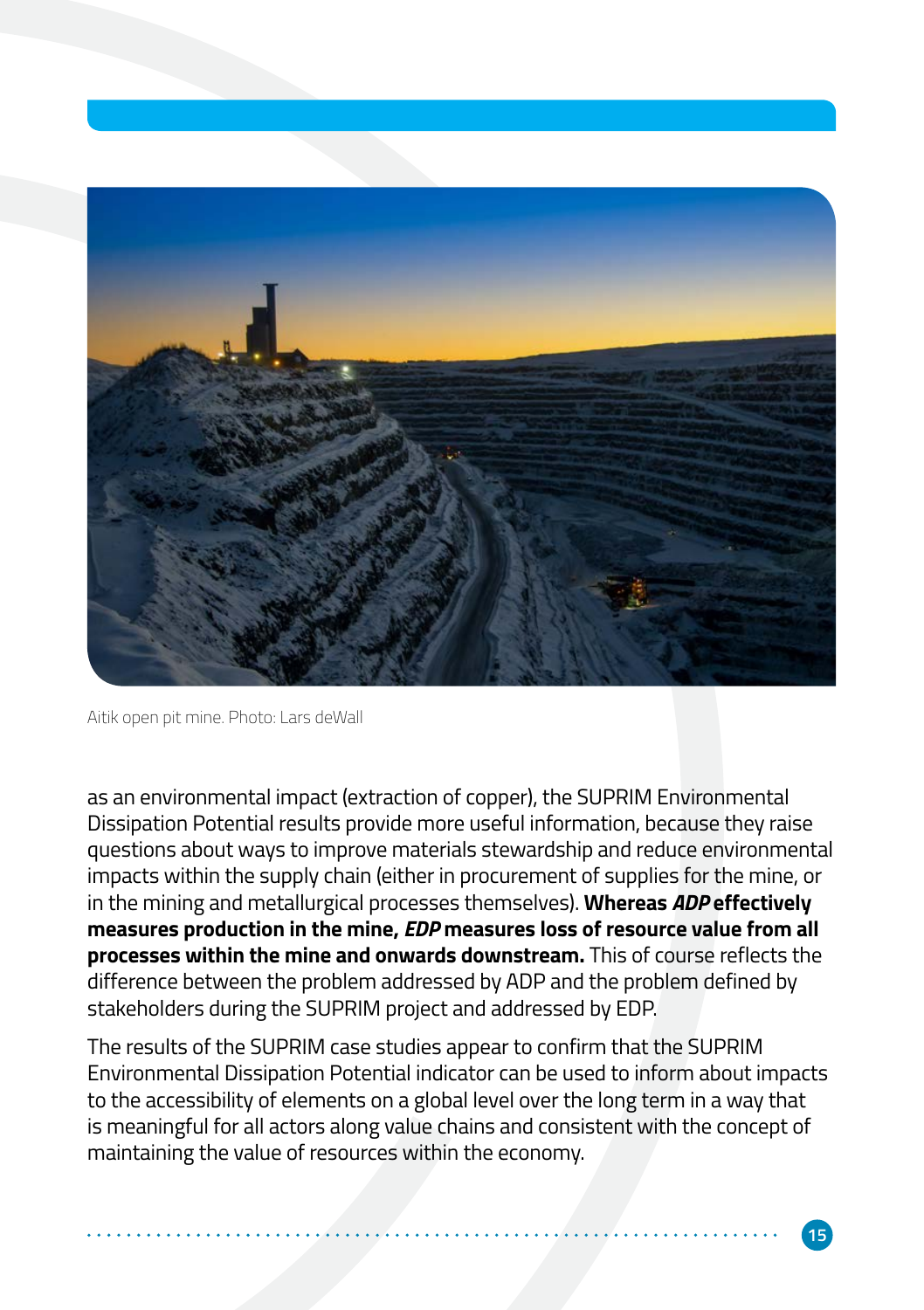## **Value from the outcomes of SUPRIM**

Resource accessibility for humans in the future is a complex concept and therefore needs to be adequately understood and reflected. The general equations for characterisation Life Cycle Impact Assessment models developed by SUPRIM represent a new state-of-art and are the most reliable of their kind thanks to the unique mix of expertise existing within the project consortium.

The results turn out to be consistent with previous agreement across disciplines (geologists, mining experts, and environmental scientists) that dissipative outflows from studied systems—rather than inflows to them—are the concern to address in order to maximise continued accessibility of raw-materials (Drielsma et al. (2016)). The equations give recognition to the fact that resources are not always consumed or dissipated, but often remain available as an anthropogenic source for secondary production (recycling). Temporary use or hibernation of resources within the economy can be an issue for accessibility - mostly in the short term, not in the long term.

The proposed SUPRIM method also responds to the European Commission's call to develop a life-cycle based impact assessment method for resource use based on dissipation concepts for use in its Product Environment Footprint and Organisation

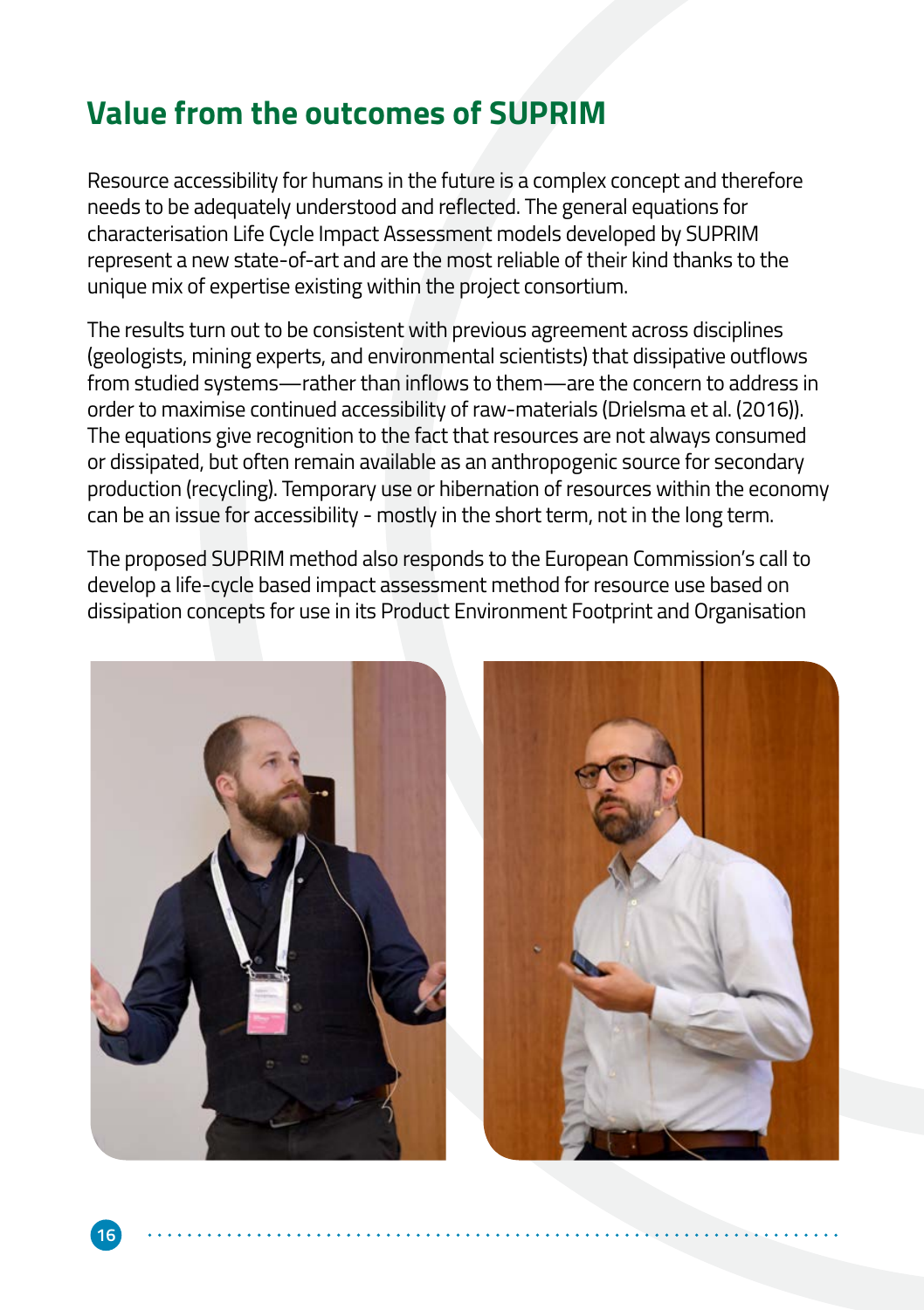Environment Footprint methodologies. The project has resulted in preparation of five separate publications for inclusion in peer-reviewed scientific journals, which can be referenced in future for this purpose.

Regarding the collection of data from mining operations, SUPRIM can provide insights for academics and the EIT Raw Materials into how to approach mining companies and mining sites (local management), e.g., which social, cultural and other soft skills are needed to be effective; and how to deal with likely challenges and roadblocks.

Primary raw materials producers would welcome a cost-efficient solution to retrieve environmental data from their activities for environmental assessment of their products through LCA, anticipating a growing interest from downstream users and final users and consumers. SUPRIM has identified that a still missing piece of such a solution, is a viable business case for providing the data necessary to perform LCA (Alvarenga et al. (2019)), but that the SUPRIM method of LCA impact assessment can make better use of the data to inform companies about ways they can improve materials stewardship and reduce their impacts on the long term accessibility of abiotic resources.

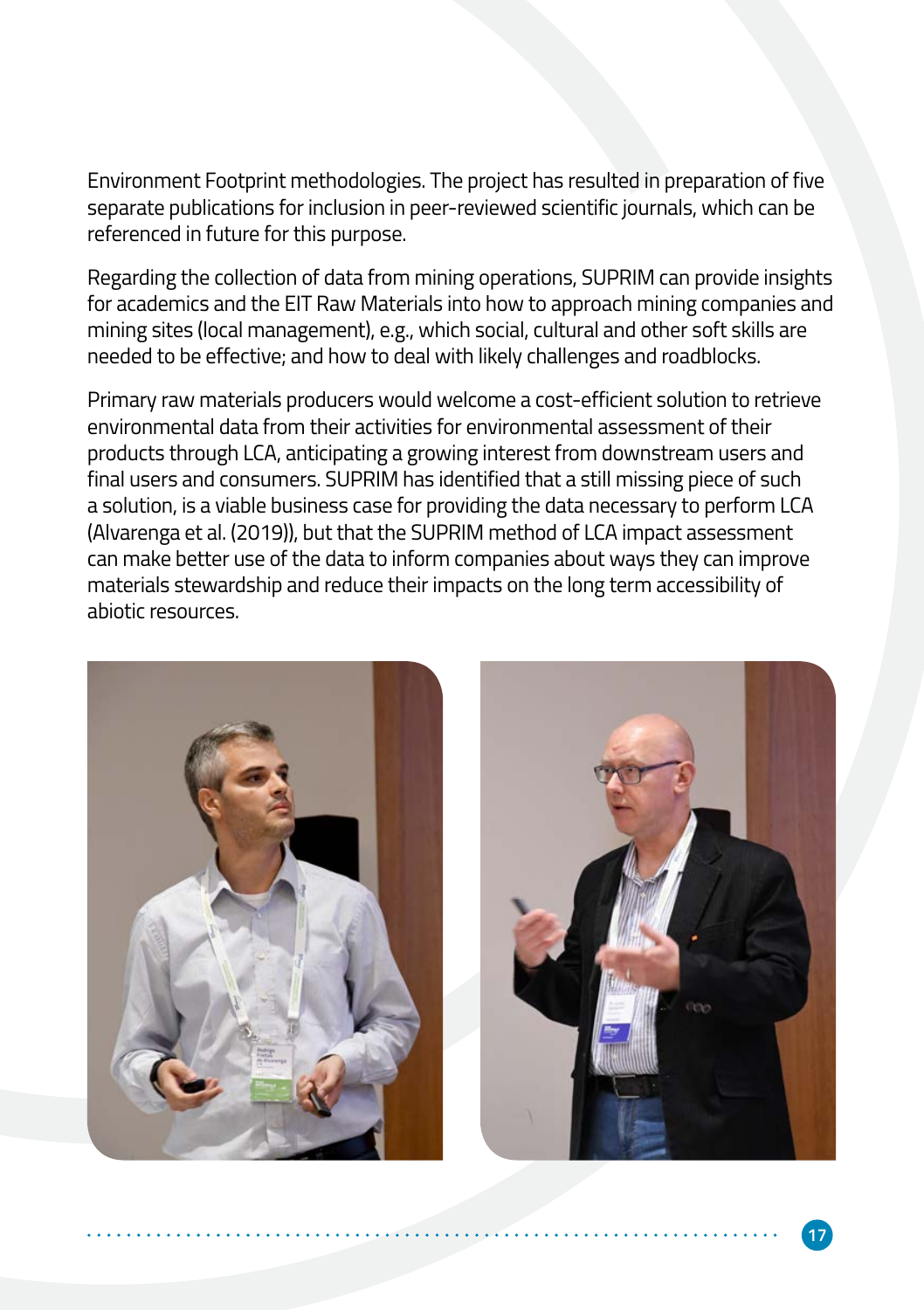#### **References**

- *Alvarenga et al. (2019) "Towards product-oriented sustainability in the (primary) metal supply sector" Resources, Conservation & Recycling 145 (2019) 40–48.*
- *Drielsma et al. (2016) "Abiotic Raw-Materials in Life Cycle Impact Assessments: An Emerging Consensus across Disciplines" Resources 2016, 5, 12*
- *Guinée JB, Heijungs R (1995) A proposal for the definition of resource equivalency factors for use in product life-cycle assessment. Environ Toxicol Chem 14:917–925. doi: 10.1002/etc.5620140525*
- van Oers L, Guinée JB, Heijungs R (2019) Abiotic resource depletion potentials (ADPs) for elements revisited. *Int J Life Cycle Assesment (submitted and accepted)*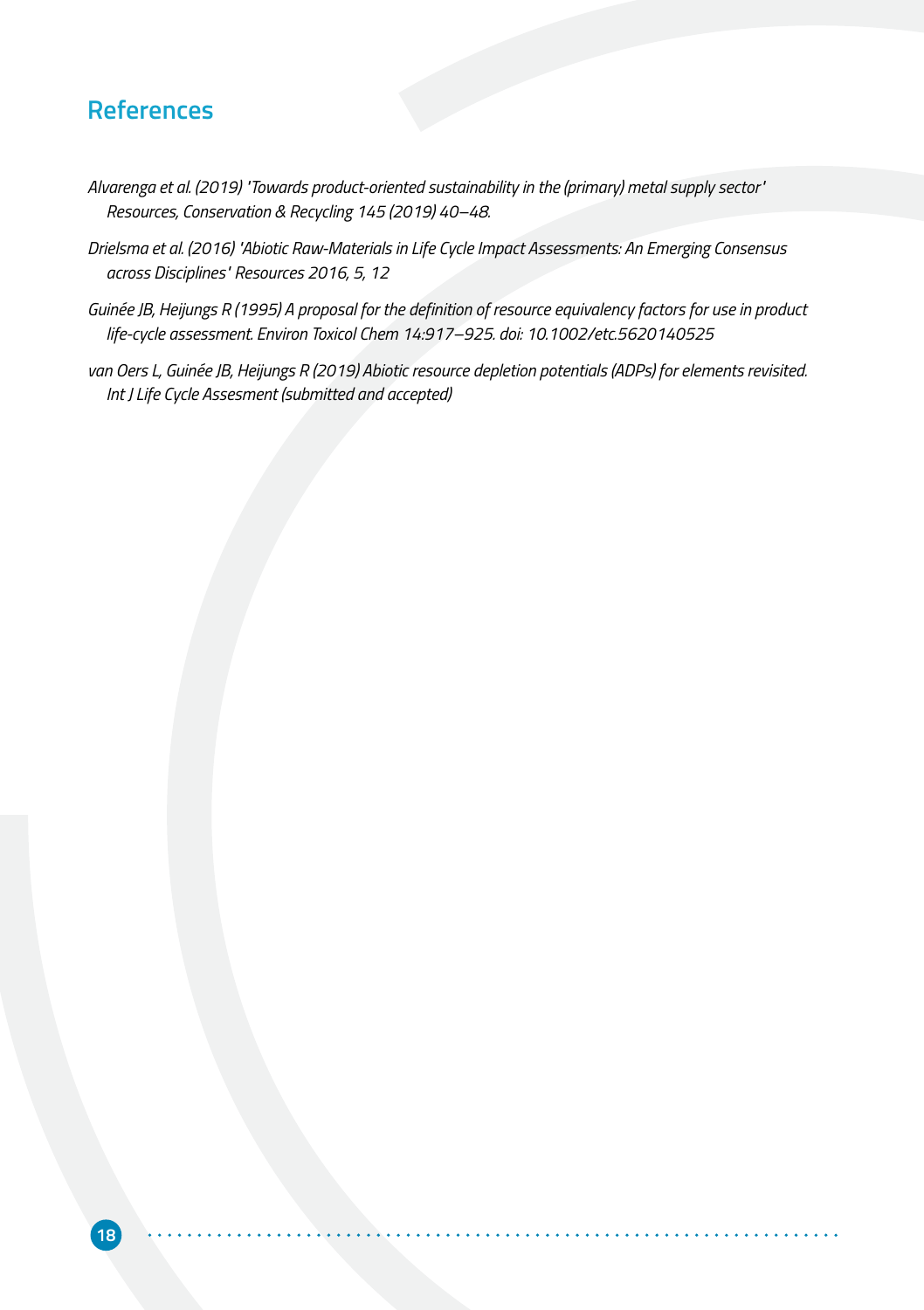# **Project partners**